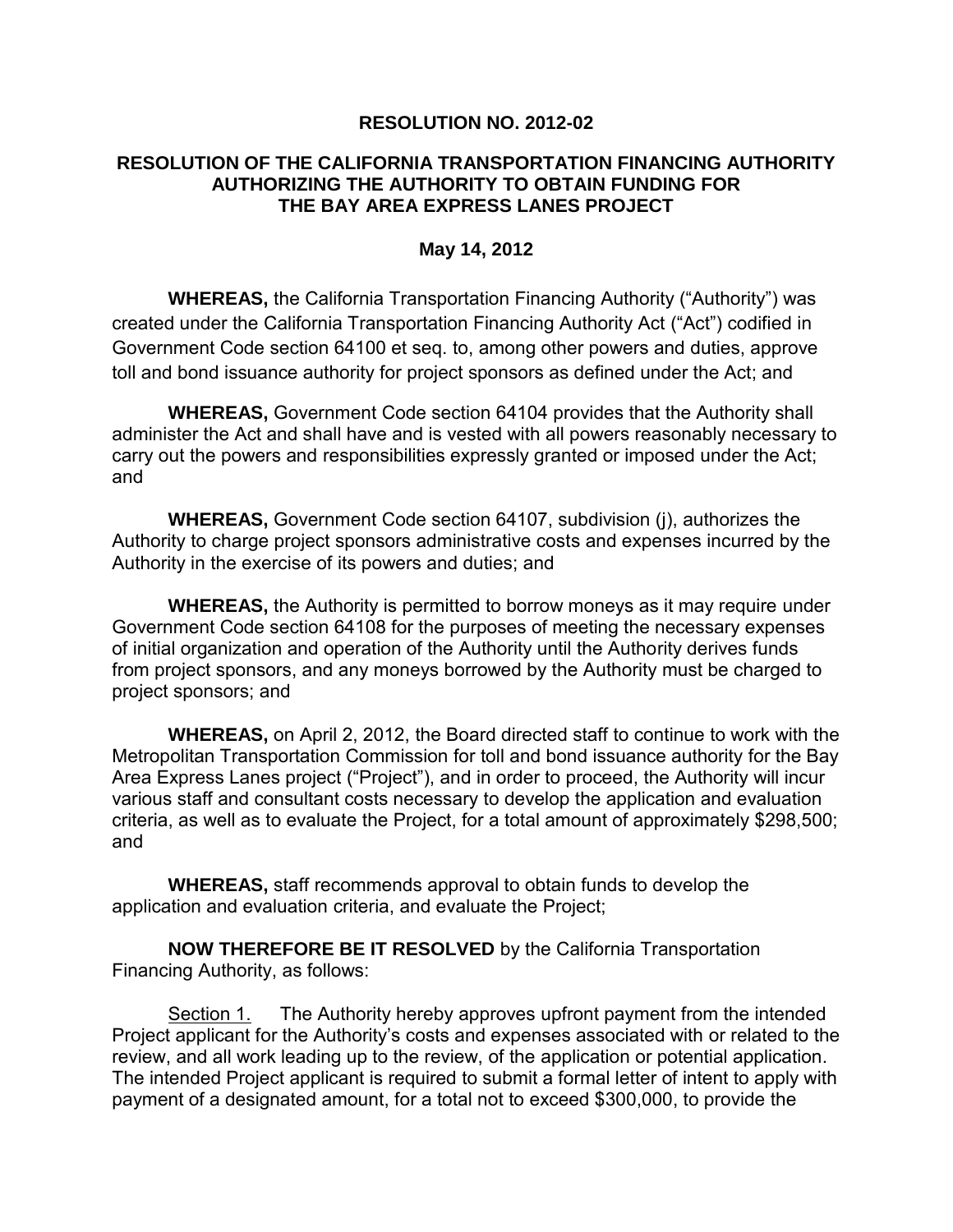Authority with funds to cover costs related to the application or potential application, including consultant services, staffing and other expenses such as office equipment, supplies and travel.

Section 2. The Executive Director may execute an interagency agreement for and on behalf of the Authority with the California Pollution Control Financing Authority, which is authorized under Health and Safety Code section 44522, subdivision (d), to provide such a loan to the Authority, for an amount not to exceed \$300,000 as the Executive Director deems necessary in the event the intended Project applicant is unable to timely remit funds to the Authority, such as before funds must be encumbered or expenses are incurred.

Section 3. The Executive Director is hereby authorized and directed to do any and all things and to execute and deliver any and all documents that the Executive Director deems necessary or advisable in order to effectuate the purposes of this Resolution.

**BE IT FURTHER RESOLVED** that this Resolution becomes effective immediately upon its adoption.

Date of Adoption: May 14, 2012